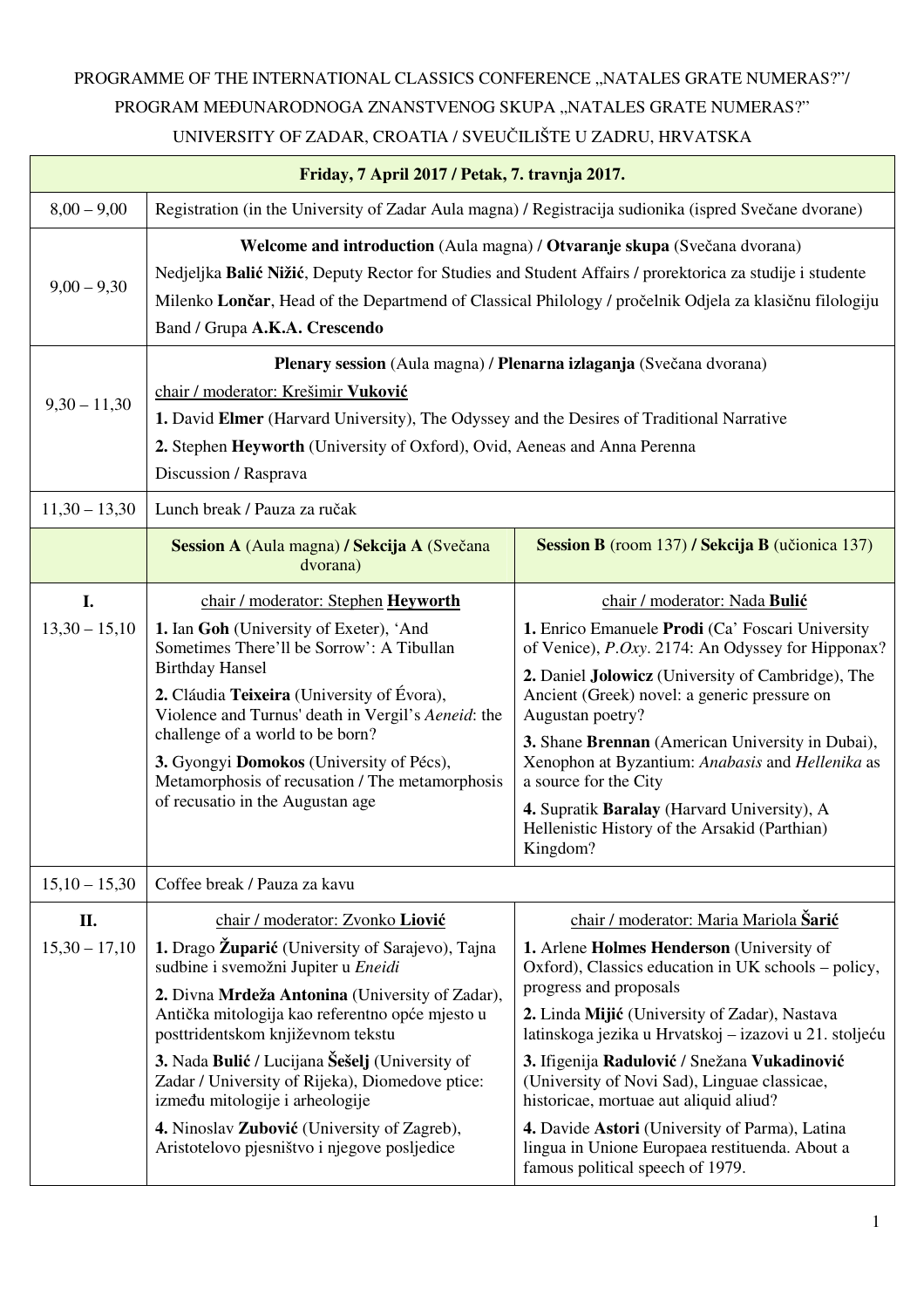| $17,10 - 17,30$ | Coffee break / Pauza za kavu                                                                                                                                |                                                                                                                                                                                      |  |
|-----------------|-------------------------------------------------------------------------------------------------------------------------------------------------------------|--------------------------------------------------------------------------------------------------------------------------------------------------------------------------------------|--|
| Ш.              | chair / moderator: Daniel Jolowicz                                                                                                                          | chair / moderator: Linda Mijić                                                                                                                                                       |  |
| $17,30 - 19,10$ | 1. Krešimir Vuković (University of Oxford),<br>Tiber, flooding, and Roman mythology<br>2. Stefan E. A. Wagner (University of Erlangen-                      | 1. Tomislav Galović (University of Zagreb), Abbas<br>dignissimus Petrus de Iadra - rogovski opat Petar II.<br>Zadranin (1364. – 1382.)                                               |  |
|                 | Nürnberg), The Good, the Bad and the Gorgeous:<br>New perspectives on the Esquiline Venus by a<br>passage in Hyginus' De Astronomia                         | 2. Ana Jordan Knežević (University of Zadar),<br>Epigrafički spomenici u kontekstu tumačenja<br>zadarske ranosrednjovjekovne povijesti                                               |  |
|                 | 3. Maria Mariola Šarić (University of Split),<br>Towards the Reconstruction of an Indo-European<br>Prototype: Parallels between Morana and Helen of<br>Troy | <b>3.</b> Ivan Basić (University of Split), Sarkofag s<br>formulom sankcije iz Trogira (Aspekti bizantske<br>diplomatičke tradicije u ranosrednjovjekovnoj<br>jadranskoj epigrafiji) |  |
|                 | 4. Snežana Vukadinović / Ifigenija Radulović<br>(University of Novi Sad), Mythical Poetics as<br>Remedy or On Orpheus and Orphic Religion                   | 4. Anita Bartulović (University of Zadar), Izvan<br>okvira pravnih formula srednjovjekovnih<br>bilježničkih spisa                                                                    |  |

| Saturday, 8 April 2017 / Subota, 8. travnja 2017. |                                                                                                                                                                                                                                                                                                                                                                 |                                                                                                                                                                                                                                                                                                                                                                                                                                                                                                                                                                                                                                                                                                                                                   |                                                                                                                                                                                                                                                                                                                                                                                                                                                                                                                                                 |  |  |
|---------------------------------------------------|-----------------------------------------------------------------------------------------------------------------------------------------------------------------------------------------------------------------------------------------------------------------------------------------------------------------------------------------------------------------|---------------------------------------------------------------------------------------------------------------------------------------------------------------------------------------------------------------------------------------------------------------------------------------------------------------------------------------------------------------------------------------------------------------------------------------------------------------------------------------------------------------------------------------------------------------------------------------------------------------------------------------------------------------------------------------------------------------------------------------------------|-------------------------------------------------------------------------------------------------------------------------------------------------------------------------------------------------------------------------------------------------------------------------------------------------------------------------------------------------------------------------------------------------------------------------------------------------------------------------------------------------------------------------------------------------|--|--|
|                                                   | Session A (room 131) / Sekcija<br>A (učionica 131)                                                                                                                                                                                                                                                                                                              | Session B (room 137) / Sekcija<br><b>B</b> (učionica 137)                                                                                                                                                                                                                                                                                                                                                                                                                                                                                                                                                                                                                                                                                         | Session C (room 136) / Sekcija<br>C (učionica 136)                                                                                                                                                                                                                                                                                                                                                                                                                                                                                              |  |  |
| I.<br>$9,00 - 10,40$                              | chair / moderator: Sabira<br>Hajdarević<br>1. Stefano Ceccarelli<br>(University of Rome), Ovid<br>reads Euripides. The two<br>Hippolytoi and Her. 4 Phaedra<br>Hippolyto<br>2. Alexandra Grigorieva<br>(Helsinki Collegium for<br>Advanced Studies), From Ovid's<br>Fasti to Calendar of Filocalus:<br>on Food Imagery in Roman<br><b>Seasonal Celebrations</b> | chair / moderator: Milenko<br>Lončar<br>1. Neven Jovanović (University<br>of Zagreb), Semantika imena<br>mjesta u novolatinskim<br>tekstovima: Nikola Modruški,<br>Jakov Bunić, Marko Marulić,<br>Ludovik Crijević Tuberon, Ilija<br>Crijević<br>2. Diana Sorić / Teuta Serreqi<br>Jurić (University of Zadar),<br>Tekstološki izazovi pri izdavanju<br>obiteljske korespondencije<br>Antuna Vrančića<br>3. Sanja Smodlaka Vitas<br>(University of Zadar), Neki<br>ekonomski pojmovi u antici i<br>predantici: kupnja i prodaja,<br>korist i plaćanje roba i usluga<br>4. Josip Parat (Croatian Institute<br>of History, Department for the<br>History of Slavonia, Srijem and<br>Baranja), U potrazi za<br>Lukijanovim idealnim<br>povjesničarom | chair / moderator: Zrinka<br><b>Serventi</b><br>1. Maria Teresa Ruggiero<br>(Independent Scholar), Studies<br>of Fulgentius Planciade<br>2. Aleksandra Smirnov-Brkić<br>(University of Novi Sad), On the<br>significance of one adjective in<br>interpreting the text of the <i>Passio</i><br>Quattuor Coronatorum<br>3. Anamarija Kurilić (University<br>of Zadar), Alumni / -ae and<br>delicati / -ae in Roman Dalmatia<br>4. Roko Sven Surać (University<br>of Zadar), The Image of Roman<br>Freedmen in the Late Republic<br>and Principate |  |  |
| $10,40 - 11,00$                                   | Coffee break / Pauza za kavu                                                                                                                                                                                                                                                                                                                                    |                                                                                                                                                                                                                                                                                                                                                                                                                                                                                                                                                                                                                                                                                                                                                   |                                                                                                                                                                                                                                                                                                                                                                                                                                                                                                                                                 |  |  |